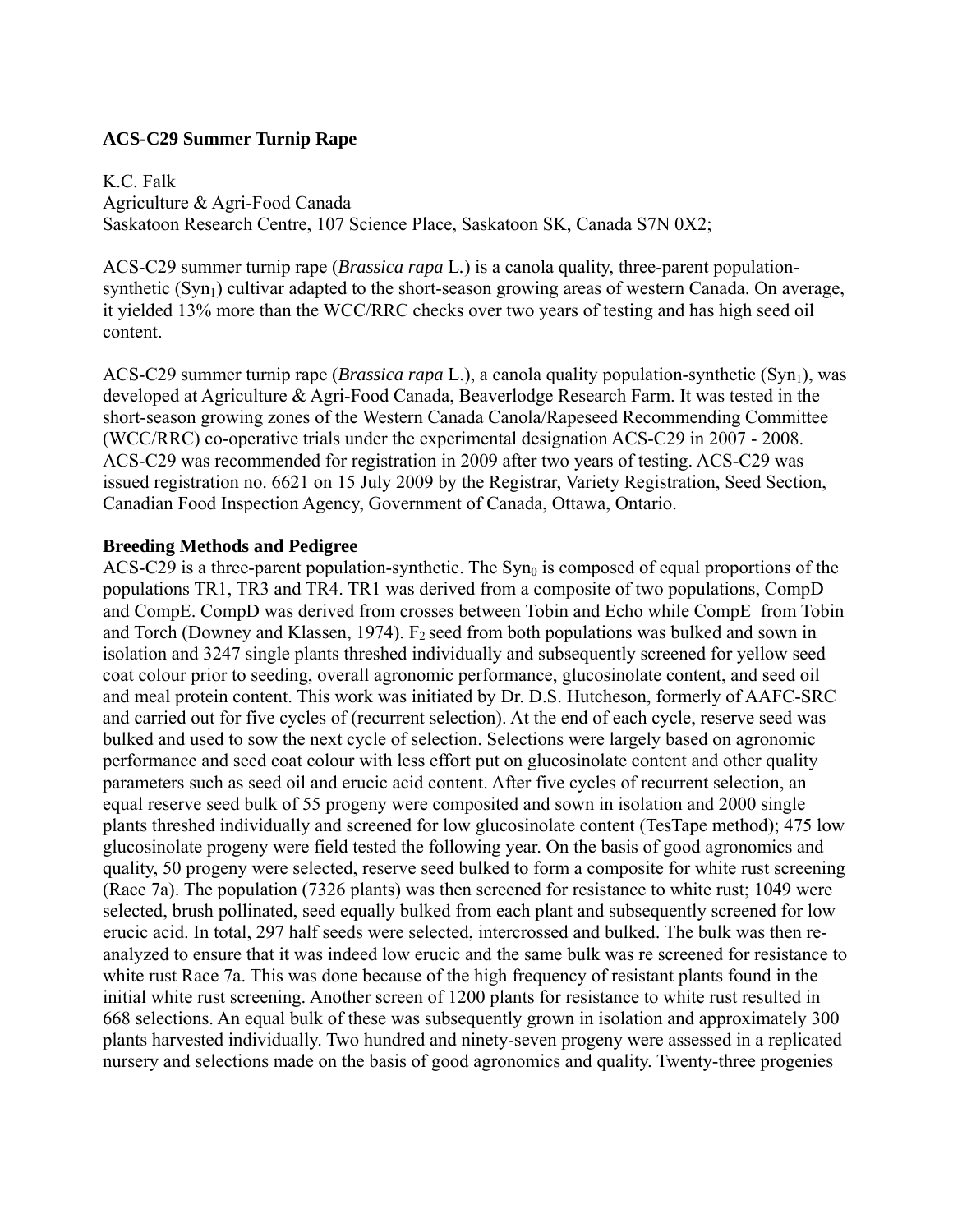were selected and reserve seed from each bulked and used to sow a composite crossing block. Approximately 927 single plants were harvested individually, TesTaped for low glucosinolate content and half-seeded to isolate low erucic acid plants. In total, 378 half-seeds were selected, intercrossed and subsequently bulked to form the breeder seed of TR1.

TR3 was derived from a cross between a population selected predominantly for high seed oil content and cv. Reward. Following two cycles of random mating, 2010 single plants were harvested and screened for low glucosinolate content; subsequently, 475 single plants were selected on the basis of low glucosinolate content and yellow seed. Seed of the selected progenies was sown in a replicated (3X) field nursery. Thirty superior progenies were selected on the basis of high oil and protein contents, low erucic acid and glucosinolate contents, and vigour. Breeder seed of TR3 was produced by bulking equal quantities of reserve seed from each of the 30 selected progenies. TR4 summer turnip rape (*Brassica rapa* L.) is a breeding population with a total (aliphatic and indole) glucosinolate content of 4.2  $\mu$ moles g<sup>-1</sup> oil free meal (Hutcheson, et al. 2000). It was derived from selections among segregating progeny of a cross between the low aliphatic glucosinolate breeding population BC86-18, and the low indole glucosinolate breeding population DLY.

## **Performance**

On average, ACS-C29 yielded 13% more than the mean of AC Parkland and AC Sunbeam over two years of testing (Table 1). Two sites, one at Beaverlodge and another at Ft. Vermilion, were not used in calculations owing to high CV. It also had 1.9% more seed oil the checks but was 0.5% lower in protein contentACS-C29 is slightly shorter than AC Parkland and has good resistance to white rust race 7a (*Albugo candida* (Pers.) Kuntze).

## **Other Characteristics**

Plant Characteristics *Maturity:* 86 d, 2 d earlier than AC Parkland and similar to AC Sunbeam. *Height:* 90 cm, slightly shorter than AC Parkland. *Lodging resistance:* Fair, similar to AC Parkland and AC Sunbeam.

Seed Characteristics

*Seed colour:* Mixed yellow- light brown, predominantly yellow. *Thousand kernel weight:* 2.7 g, greater than AC Parkland. *Saturated fatty acid content:* 5.4%. *Erucic acid content:* 0.2%. *Glucosinolate content:* 12.7  $\mu$ mol  $g^{-1}$  whole seed, on a 8.5% moisture basis.

## **Availability of Propagating Material**

The parents of ASC-C29, TR1, TR3 and TR4 will be maintained by AAFC-SRC, 107 Science Place, Saskatoon, Saskatchewan, S7N 0X2.